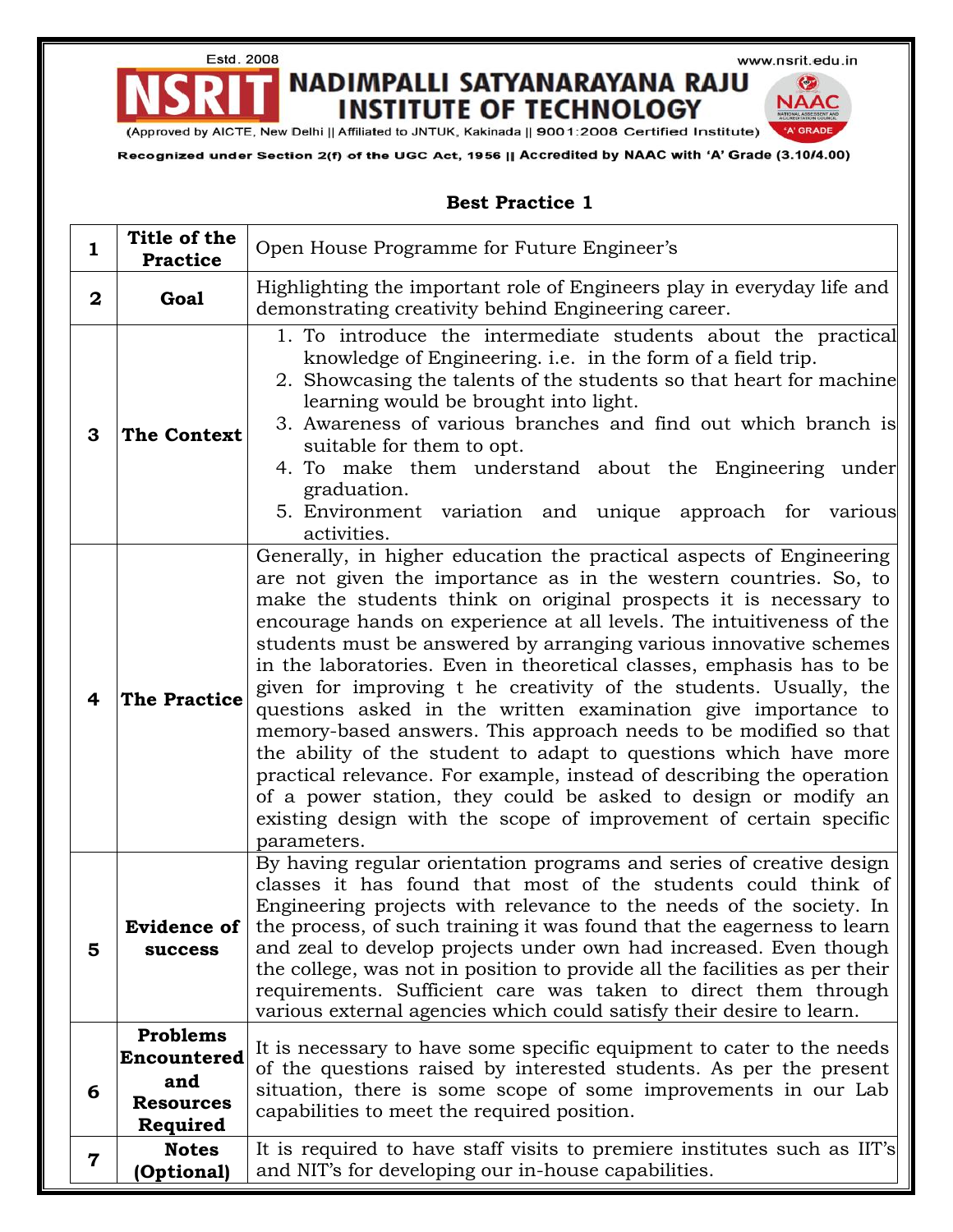Estd. 2008

www.nsrit.edu.in

G **NAAC** 

'A' GRADE

## NADIMPALLI SATYANARAYANA RAJU **INSTITUTE OF TECHNOLOGY**

(Approved by AICTE, New Delhi || Affiliated to JNTUK, Kakinada || 9001:2008 Certified Institute)

Recognized under Section 2(f) of the UGC Act, 1956 || Accredited by NAAC with 'A' Grade (3.10/4.00)

### **Best Practice 2**

| $\mathbf{1}$ | Title of the<br><b>Practice</b>                                              | Demonstrations (Entry level test on minor projects)                                                                                                                                                                                                                                                                                                                                                                                          |
|--------------|------------------------------------------------------------------------------|----------------------------------------------------------------------------------------------------------------------------------------------------------------------------------------------------------------------------------------------------------------------------------------------------------------------------------------------------------------------------------------------------------------------------------------------|
| $\mathbf{2}$ | Goal                                                                         | 1. The basic objective is to test he students of the entry hood<br>so that a classification can be done to take care of them in<br>future accordingly to their abilities as well as deficiencies.<br>2. Initiating the hands-on experience so that students would<br>be tuned to do new experiments on and off.<br>3. Pioneering for research-oriented training and focus on<br>exploring hidden talents working from the existing projects. |
| 3            | <b>The Context</b>                                                           | For the foretaste of Engineering knowledge and Small projects are<br>taken up for comprehension. Questions are asked to test their<br>grasping ability as well as skill of communication. Improves<br>analytical skills and helps in team spirit.                                                                                                                                                                                            |
| 4            | <b>The Practice</b>                                                          | The students are exposed to innovative ideas, relevant questions<br>based on thought provoking concepts are asked for evaluating their<br>basic intellectual abilities. By this quick learners and slow learners<br>can be identified. Extra ordinary talented and students who need<br>special attention can be segregated for proper mentoring.                                                                                            |
| 5            | <b>Evidence of</b><br><b>success</b>                                         | Such tests are followed in many western countries with great deal<br>of success. We to are enjoying the benefits by making proper<br>arrangement for the creative minds and as well as the other so that<br>every one would be benefitted according to their abilities.                                                                                                                                                                      |
| 6            | <b>Problems</b><br><b>Encountered</b><br>and<br><b>Resources</b><br>Required | Often, some errors, judgments come as many of the students try to<br>be introvert in the beginning.                                                                                                                                                                                                                                                                                                                                          |
| 7            | <b>Notes</b><br>(Optional)                                                   | We have to be cautious in making the evaluation which should not<br>deter the proper follow up.                                                                                                                                                                                                                                                                                                                                              |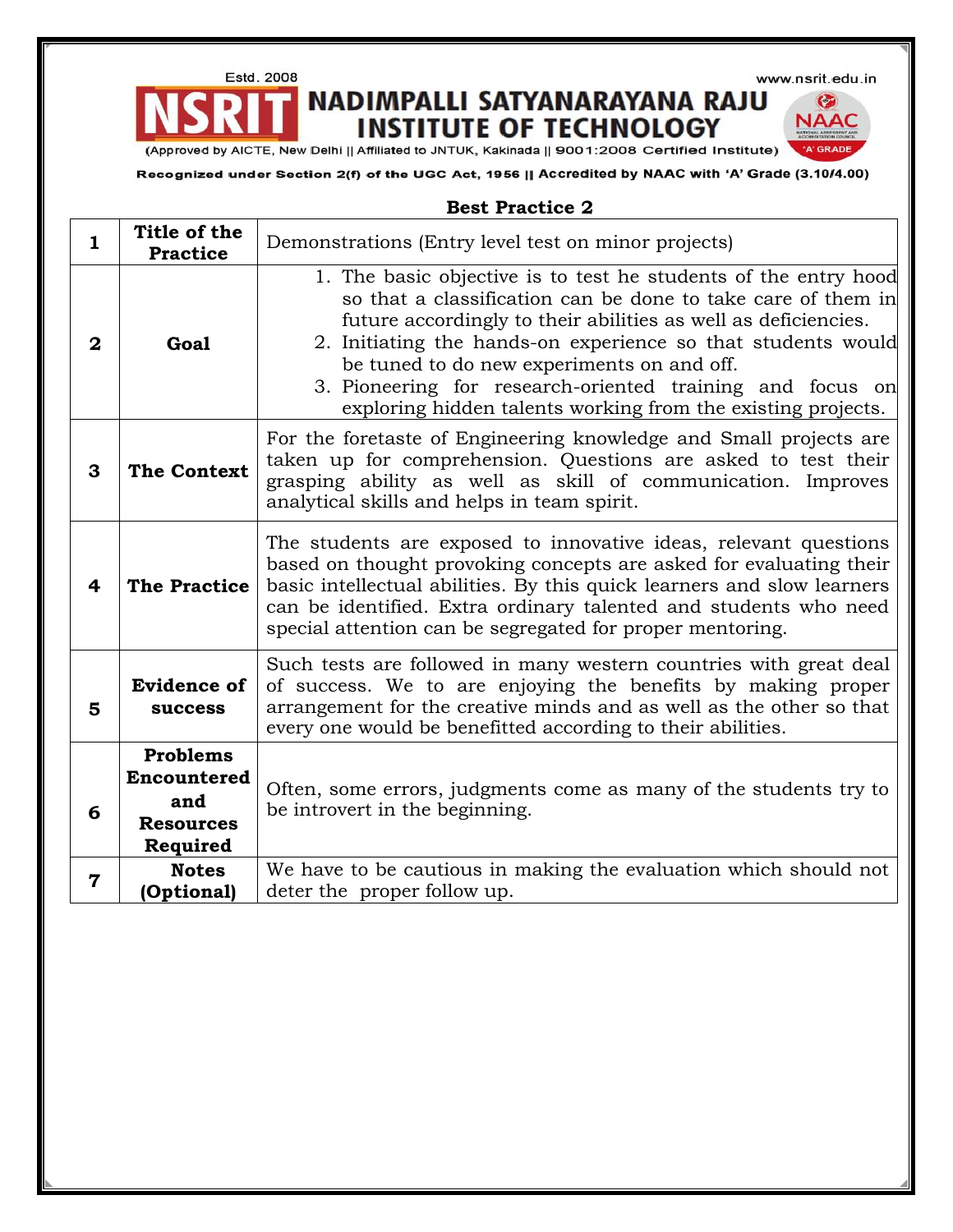Estd. 2008

www.nsrit.edu.in

G **NAAC** 

# NADIMPALLI SATYANARAYANA RAJU **INSTITUTE OF TECHNOLOGY**

(Approved by AICTE, New Delhi || Affiliated to JNTUK, Kakinada || 9001:2008 Certified Institute)

Recognized under Section 2(f) of the UGC Act, 1956 || Accredited by NAAC with 'A' Grade (3.10/4.00)

|              |                                                                       | Best Practice 3 & 4                                                                                                                                                                                                                                                                            |
|--------------|-----------------------------------------------------------------------|------------------------------------------------------------------------------------------------------------------------------------------------------------------------------------------------------------------------------------------------------------------------------------------------|
| 1            | Title of the<br><b>Practice</b>                                       | Independence Day &Republic Day (Flag hosting by academic topper<br>among girls on independence day and Flag hosting by academic<br>topper among boys on republic day)                                                                                                                          |
| $\mathbf{2}$ | Goal                                                                  | The students must be encouraged by a morale boasting approved to<br>excel in students                                                                                                                                                                                                          |
| 3            | <b>The Context</b>                                                    | On the national days in Independence Day and Republic Day most<br>of the college have flag hoisting by eminent persons. we have given<br>chance to students by selecting the best among the boys and girls<br>to do flag hoisting as well as to address the gathering.                         |
| 4            | <b>The Practice</b>                                                   | As a unique practice, the students become VIPs depending on their<br>meritorious credentials. They are honored by being the chief guest<br>for the flag hoisting. The guest of honor is given to them. For their<br>extraordinary talent, this becomes unforgettable event of their<br>career. |
| 5            | <b>Evidence of</b><br><b>success</b>                                  | This practice has led to tremendous competition for securing high<br>marks. The students feel as if they are being honored in the capital<br>itself as a Minister or VIP. The students feel elected and encouraged<br>as we invite the parents to witness the function                         |
| 6            | Problems<br><b>Encountered</b><br>and<br><b>Resources</b><br>Required | It leads to jealousy and stiff competition. If a good student is not<br>scoring marks, he or she feels dejected, if the offer is not made<br>available.                                                                                                                                        |
| 7            | <b>Notes</b><br>(Optional)                                            | Other colleges should follow this model practice                                                                                                                                                                                                                                               |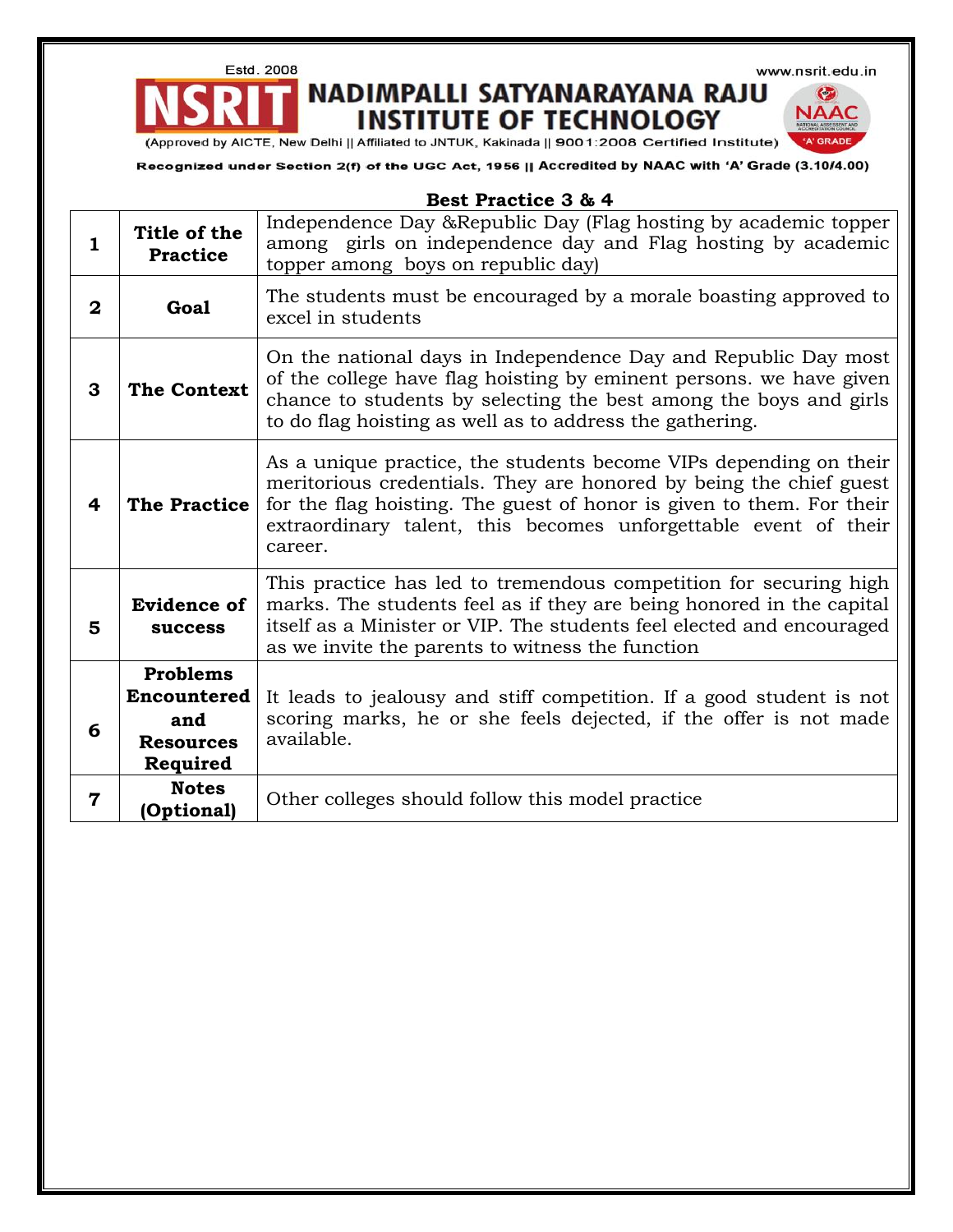www.nsrit.edu.in

G **NAAC** 

'A' GRADE

## NADIMPALLI SATYANARAYANA RAJU **INSTITUTE OF TECHNOLOGY**

(Approved by AICTE, New Delhi || Affiliated to JNTUK, Kakinada || 9001:2008 Certified Institute)

Estd. 2008

Recognized under Section 2(f) of the UGC Act, 1956 || Accredited by NAAC with 'A' Grade (3.10/4.00)

#### **Best Practice 5**

| 1            | Title of the<br><b>Practice</b>                                              | <b>Induction Programme</b>                                                                                                                                                                                                                                                   |
|--------------|------------------------------------------------------------------------------|------------------------------------------------------------------------------------------------------------------------------------------------------------------------------------------------------------------------------------------------------------------------------|
| $\mathbf{2}$ | Goal                                                                         | To make fresher's feel comfortable and how to get adapted to this<br>new environment with practical and creativeness.                                                                                                                                                        |
| 3            | <b>The Context</b>                                                           | Entry level knowledge for the new engineering aspirants. Creating a<br>platform for meditation, recreation, ethical values, awareness about<br>anti ragging, practical learning, communication skills to the all the<br>fresher's for 3 weeks before the actual class begun. |
| 4            | <b>The Practice</b>                                                          | This unique practice builds confidence among the students and<br>makes them introduced to the current environment. Student enters<br>with a positive spirit and would imbibe the required qualities<br>needed for the programme.                                             |
| 5            | <b>Evidence of</b><br><b>success</b>                                         | Improves confidence and removes stage fear. It inculcates team<br>spirits and hands on experience from the beginning of the<br>programme.                                                                                                                                    |
| 6            | <b>Problems</b><br><b>Encountered</b><br>and<br><b>Resources</b><br>Required | All the students may not involve in all the actively. But there is<br>always a scope for competitive spirit.                                                                                                                                                                 |
| 7            | <b>Notes</b><br>(Optional)                                                   | Authentic and active execution of the programme is mandatory.                                                                                                                                                                                                                |